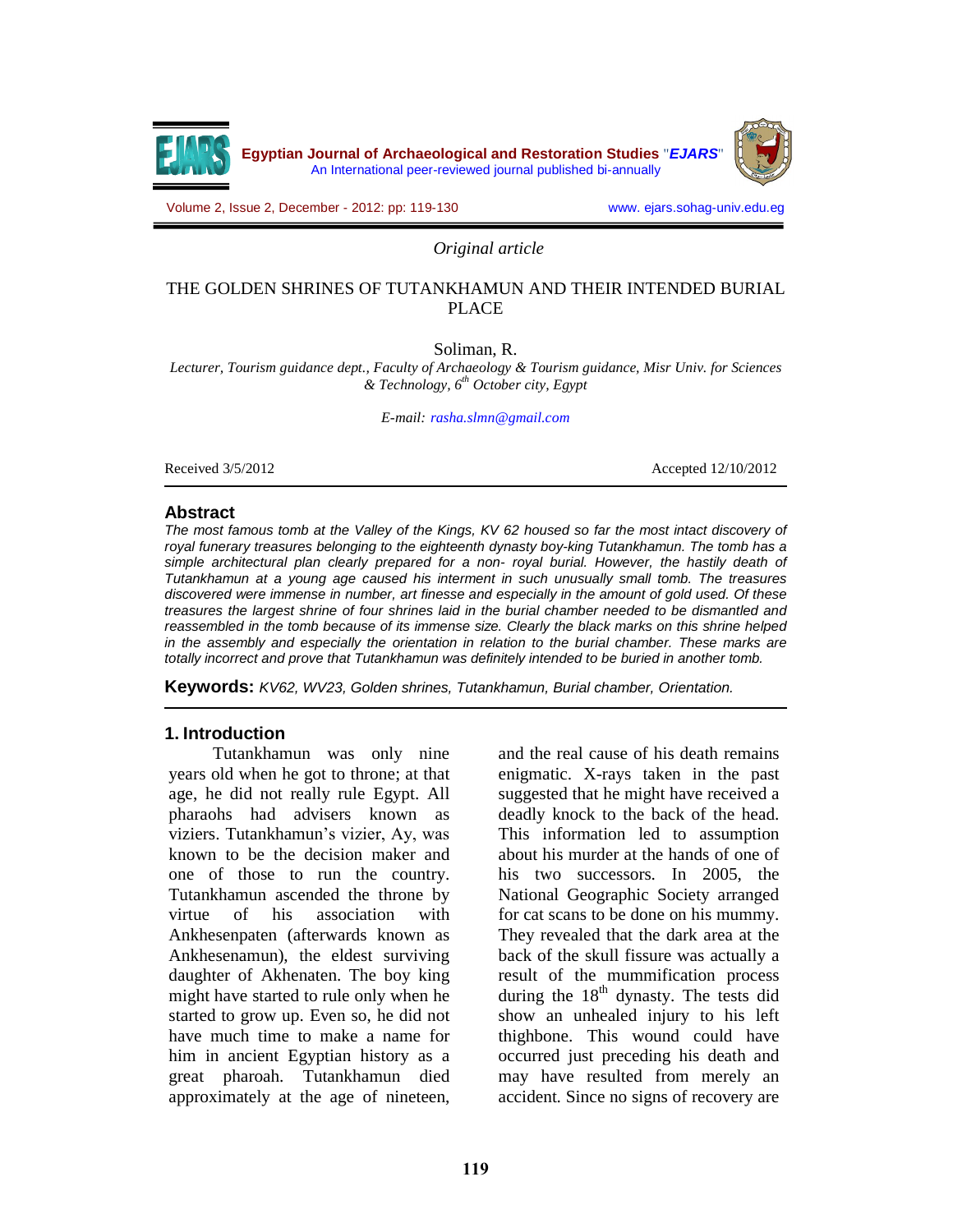apparent, a related infection may have led to his death [1] As his priests were mummifying his body, the workers were in search to find a tomb for the king's interment. Usually the tombs are very large, with several chambers and they take years to build, but King Tutankhamun's tomb was not ready when he died causing him to be interred in a tomb that was not planned for him. It is only his treasures that gave him the fame he has attained today as the world's most eminent ancient Egyptian king [2]. Beginning in 1915, Carter set out to thoroughly search for the tomb of Tutankhamun with only a few clues. The so-called embalmer's cache of Tutankhamun, located close by the tomb of Seti I helped him limit his search area. The discovery of the tomb of Tutankhamun was a unique incident in Egyptian archaeology and one that passed everlastingly into history. Tutankhamun's tomb eventually yielded over 5,000 artifacts, ranging from small, intricate jewellery pieces to massive shrines, and from simple gilded stools to the king's innermost solid golden coffin. Before the tomb's discovery, Tutankhamun was known as a short-lived king, but it was these priceless artifacts that revealed more side by side<br>about him [2] It comes as a summise to cartouches about him [3]. It comes as a surprise to many people to learn that not everything inscribed with the name of Tutankhamun comes from his tomb. Though since a good number of the monuments for which Tutankhamun was responsible were subsequently usurped by his successors. The boy king was succeeded by Ay, known from a painted scene that represents Ay overseeing his predecessor's funeral. Ay is undoubtedly the one who can be attributed for the funerary furniture put for the use of the young Tutankhamun in tomb KV62. And it is he who exceptionally of all royal tombs - was represented in this tomb as a *sem*-priest

to the mummy of the young king, carrying out the "Opening of the ceremony which would naturally be done by the king's son or better known as successor. However, this time Ay is neither a son to Tutankhamun nor a younger successor. [4] All the same he ascended the throne, a fact that may point to his popularity and success as a military leader. [5] The existence of Ay is first discovered in his tomb at the west end of the Amarna necropolis. That it was the best of all those tombs, one of the largest, and the most beautifully decorated TA 25, indicating that its owner was a high rank official. The tomb has non-historical inscriptions, telling us practically nothing about Ay. Besides, the tomb was never completed, but it surely was rock cut and decorated before the ninth year of Akhenaten because it contains the early forms of the names and epithets of Aten  $[6]$ . Therefore, if Ay was not of royal lineage, thus, the question is "How did Ay claim the throne of Egypt?" A finger- ring found by Newberry, in the Delta but unfortunately its exact provenance remains unknown. It has an inscription of the prenomen of King Ay and the name of Ankhesenamun side by side, both names being written in Ankhesenamun was Tutankhamun's widow and the "heiress" of the family of Akhenaten. Nevertheless, the fact that no titles were inscribed on the ring can only be interpreted as evidence of the alliance with King Ay; who legitimized his throne by marriage with princess Ankhesenamun, the widow and immediate predecessor to the throne [7]. The aim of this research paper is to attempt and allocate the orientation marks on the outermost golden shrine of Tutankhamun and its actual intended location of burial in accordance to the correct orientation of the marks. Therefore, finding the original burial site of this boy-king.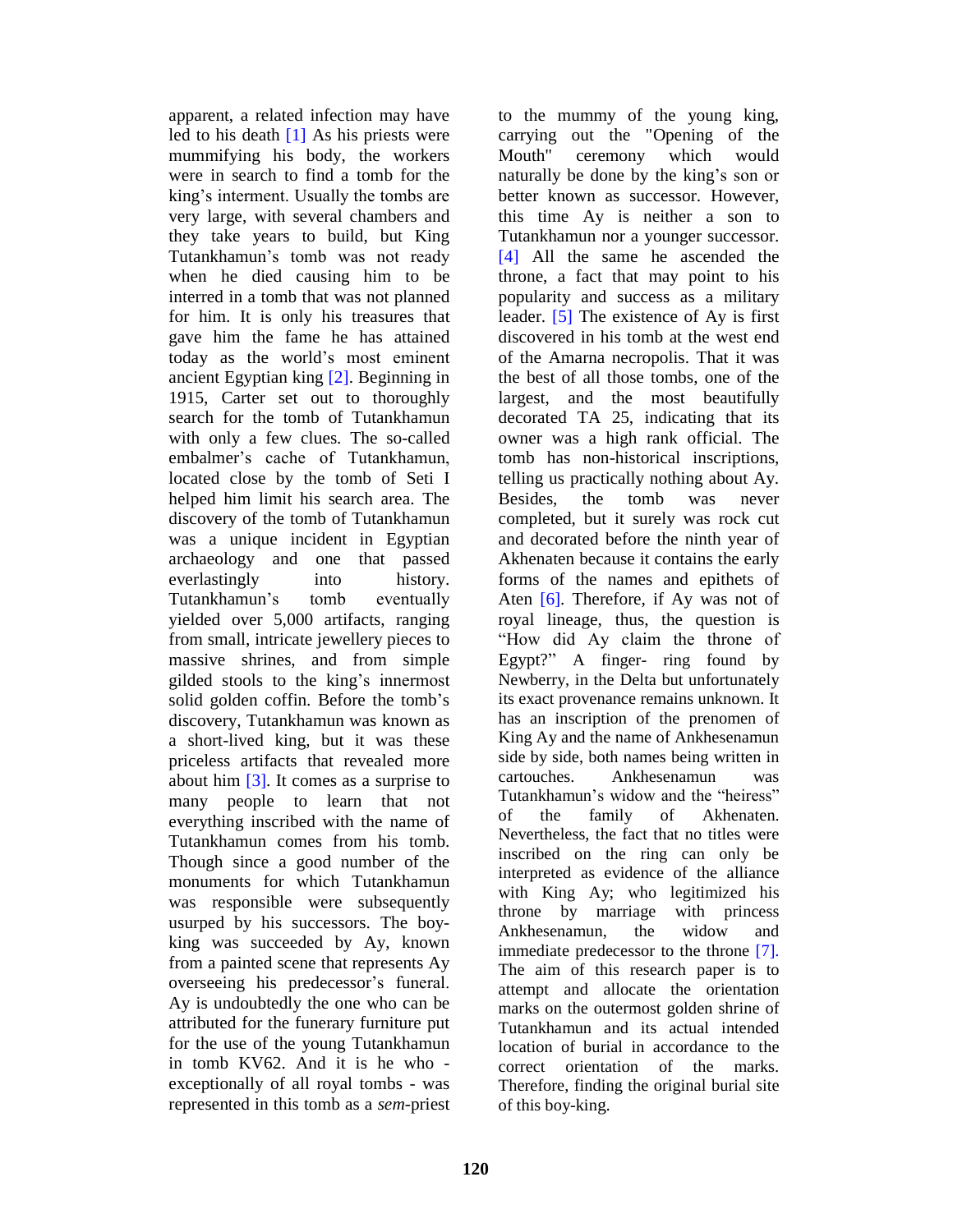### **2. Tomb KV62**

#### **2.1. The architectural plan of KV62.**

Architecturally it was a small and insignificant tomb, hastily dug out of the foot of the cliff, but every room was packed to the ceiling with treasures. The plan of the private tombs of this era in comparison to the basic plan of KV62 demonstrates a complexity that is unparalleled. It shows a basic similarity to the Amarna period rock cut tombs at the Valley of the Kings such as, the tomb of Yuya and Tuya (KV46) and the mysterious tomb KV55. [4] The plan of KV62 had been clearly adapted although in a very much limited form to the royal type; this involved rotating the chambers 90 degrees, to resemble the usual architectural plan of the royal  $18<sup>th</sup>$  bu dynasty tombs to re-adjust a former private tomb. Possibly at the time of death the treasury and the burial chamber were added, fig. (1) The whole of the northern side of the antechamber opens into the only decorated room in the tomb, which is the burial chamber.

A sealed door separated it from the antechamber, which Carter had totally removed during the clearing of the tomb to enable to extract the shrines and canopic shrine. The chambers were rotated 90 degrees to resemble a typical royal ground plan of the 18<sup>th</sup> dynasty that confirmed the architectural purpose of the ancient architects who adopted a pre-existing private tomb. The burial chamber is oriented east west and is wider than the antechamber measuring 6.37 m long, 4.02 m wide and 3.63 m high. [4] [8]. The outermost shrine of the four shrines measures 5.08m x 3.28m x 2.75m high. [9] As for the floor of the burial chamber whilst its floor was lowered 0.94 m below the antechamber the floor of the burial chamber of KV46 (where Ti's parents Yuya and Tuya were interred) was also dropped approximately 1m from the level of the entrance doorway, though only at the left end.  $[10]$ 



Figure (1) Plan of KV 62, after [http://history1900s.about.com/library/misc/bltuttomb.htm,](http://history1900s.about.com/library/misc/bltuttomb.htm) 21/3/2012

#### **2.2. The decoration and scenes of KV62**

Only the walls of the burial golden chamber were plastered with gypsum and decorated with painted scenes. The plaster seems not to have been completely dry when the tomb was sealed. There is no kheker frieze, and the walls all share the same uniform

ground. The scenes and inscriptions are principally of a religious theme. On the west wall are baboons. As for the northern wall, it displays the most famous scene of the tomb, Ay wearing the blue Khepresh crown of war and the panther's skin of priesthood,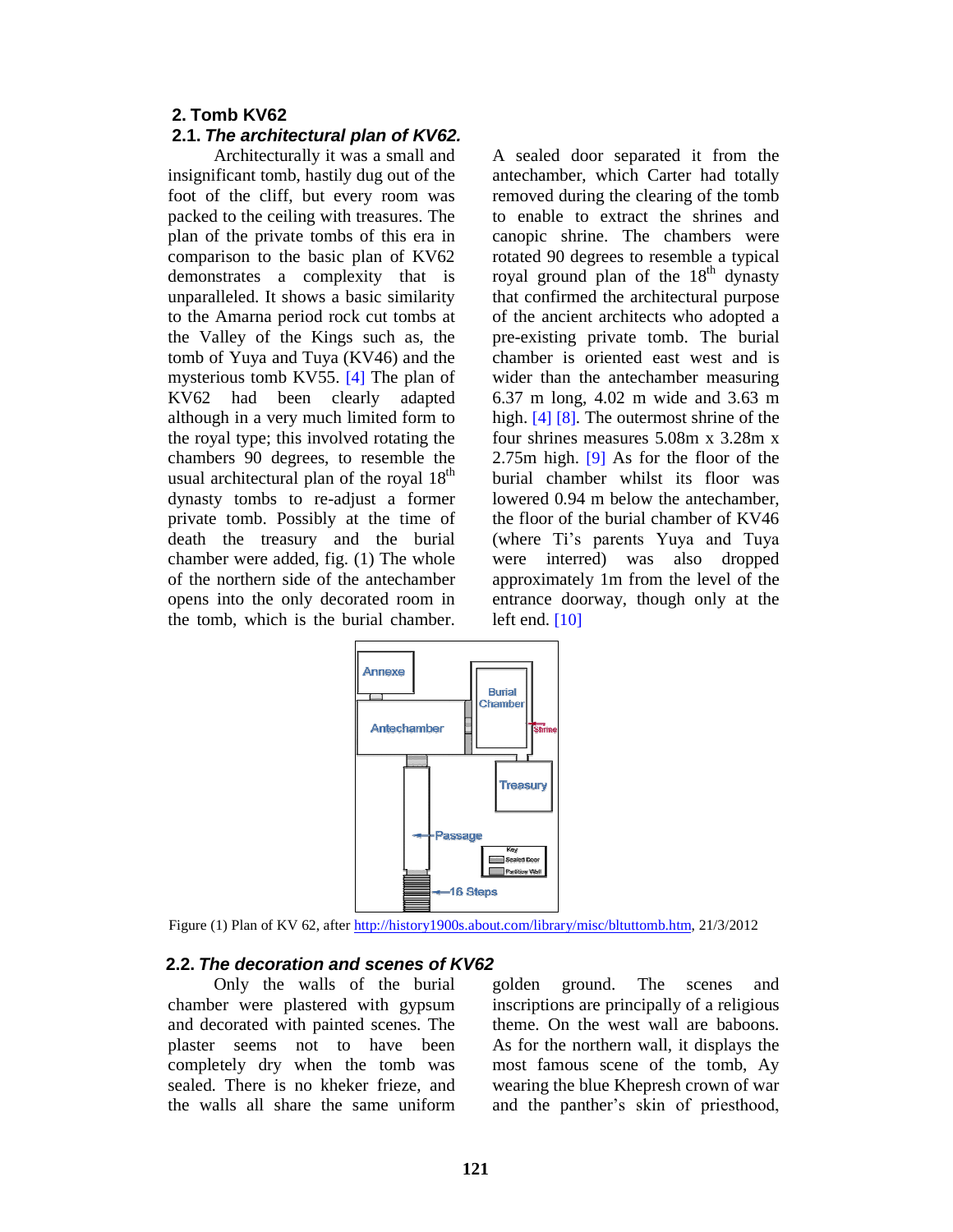while performing the opening of the mouth ritual to Tutankhamun in the Osirid mummified form. Clearly the ritual was a political expediency of no religious intent. The latter scene was ordinarily represented in the 18th dynasty tombs, but became rare after the end of Tutankhamun's reign. The two rulers' names and titles were inscribed in cartouches above the scene. [11]. Furthermore the proportion of the figures in the burial chamber were obviously decorated in haste after the shrines, had been erected within the burial chamber. Noteworthy, all the figures in this tomb are rather curiously depicted, with those of the north, east and west walls being of exceptional proportions of the figures not based upon the Amarna canon of 20 squares but upon the more traditional 18 square compositional grid and those of the south in more traditional style. Thus, a different draughtsman laid them out.  $[8][10]$ . Obviously, the art of KV62 was similar to the tomb art of Aten from the prior period of Tell el Amarna. This art was not abandoned immediately after

### **3. Tomb TA 25 3.1. Ay***í***s tomb at Tell el Amarna TA 25**

Kheperkheperura-Ay, the  $14<sup>th</sup>$  king of t of the  $18^{th}$  dynasty, had a short reign of approximately 4 years, succeeding the deceased boy-king Tutankhamun. Ay was basically the last of the Amarna kings. The Amarna period after Akhenaten continued in confusion. It was necessary to wait Tutankhamun to legitimize his accession to the throne. It is certain that Ay was not the rightful heir to the throne and his origin remains vague. However, if Ay briefly ruled Egypt, his military and political career was, on the other hand, very long, since he started serving Amenhotep III, followed by the kings Akhenaton, Smenkhkare and Tutankh amun, explaining the continuous growth of his influence. An evidence of Ay's significant power is revealed by his tomb at Tell el Amarna TA 25, fig. (2), is one

the death of Akhenaten, but was moved to Thebes and used during succeeding eras [10][12]. Ay's tomb of the 18th Dynasty seems to anticipate the stylistic elements of the later 20th Dynasty tombs. Exclusive scenes occur in the tombs of both Tutankhamun KV 62 and Ay WV 23. The Amduat is not found represented in the trivial tomb of the boy king but in its place shortened extracts are shown in large scale in the decorated room, the burial chamber, possibly due to the space limitations. The other funerary texts of the Amduat, the Litany of Re and the Book of the Dead and unidentified texts were decorating the nested shrines that housed the sarcophagus [11] [13]. A shortened version of the first hour of the Amduat is found in both the burial chambers of Tutankhamun and Ay. The first hour is when the sun becomes no longer visible, but its last rays illuminate the lands, it was the antechamber of the underworld journey. Illustrations from two further hours are represented on the golden shrines [14].

of the early ones to be cut. At this tomb is where his main titles were found "Supervisor of all the horses of his majesty", "Standard carrier at the right of the king", "royal scribe" and the one that he preferred most "Divine father". He used the latter title during the reigns of Akhenaton and Tutankhamun; its exact significance remains debatable. During the reign of Tutankhamun, Ay held an exceptional position of vizier, general of the Chariotry, Guardian and Regent of the Young King. Ay had important response bilities under the reigns of Akhenaten, Smenkhkare and Tutankhamun before becoming king in his turn. His Amarna tomb is especially revealing the religious sensitivity towards monotheism. This tomb is one of the southern group of tombs and the most beautiful of the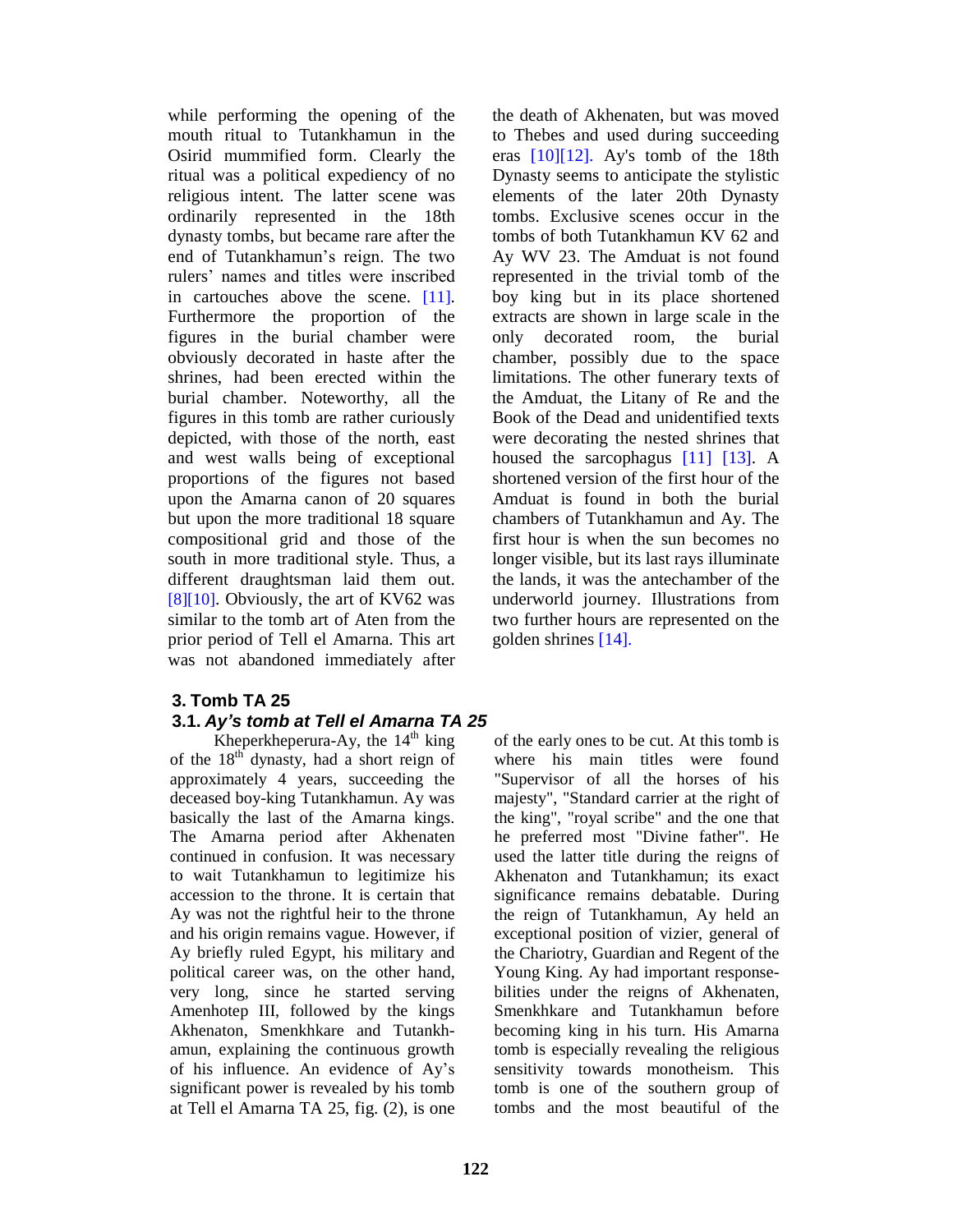necropolis by its size and the quality of its reliefs. Unfortunately, today it is badly damaged. The cartouches of the god Aten represented on the reliefs, document<br>rough dating of the incomplete rough dating of the incomplete construction of the tomb; taken place in year 9 of the reign of Akhenaten, thus rock cut before that date. By year twelve

of Akhenaten's reign the events became opaque. It is not possible to advance a trustworthy hypothesis that explains the mystery of the incompleteness of the tombs. Yet obviously from the plan of the tomb of Ay, it was regarded as the most important, an undoubted sign of its owner's status in the royal court.



Figure (2) Plan of the tomb of Ay after [www.egy-king.blogspot.com,](http://www.egy-king.blogspot.com,) 18/3/2012

### **3.2. The history of WV23**

WV23 is located in an area known as the West Valley, but is occasionally called the Valley of the Monkeys or Baboons, after the caches of mummified baboons that were found there or possibly the scene in tomb WV23 depicting twelve baboons, a scene parallel to that decorating KV62 [15]. The University of Minnesota Egyptian Expedition cleared the tomb WV23 of King Ay in the Western Valley of the Kings during the summer of 1972. The tomb was actually discovered by Belzoni in 1816, which reported of the single discovery of the sarcophagus. At the moment this sarcophagus lies at the Cairo museum (Cairo 624) after restoration [16]. The extensive damage to the side of the sarcophagus implies robber-activity in the tomb during the Ramesside period. Did the mummy of Ay get destroyed at this time? The discovery of remains of a single funerary assemblage in KV58 deposited by the end of the New Kingdom, when the tombs in the necropolis were being dismantled reflects that Ay's body may have possibly gone through re-burial in the close by tomb KV57. However, other suggestions

propose that perhaps it was used as a cache at this time [10].It is commonly believed that KV23 was not originally intended for Ay and that the ownership could have included Akhenaten, Semen khkara, and Tutankhamen. Interestingly, there is a suggestion that possibly Tutank hamen was first buried here before being moved to KV62. Sadly, no foundation deposits have been found to support any of these suggestions. While it uncertain if Ay was buried here, remains of some of his funerary equipment have been found in the tomb. At an unknown date, the images and names of Ay were chiseled out from the wall paintings. The so called West Valley of the kings of the Amarna age; although the earliest and latest of these tombs to be studied were those of Amenhotep III WV 22 and Ay WV 23, were decorated and inscribed for their occupiers, however, WV25 remains a mystery with no inscriptions and lack of evidence. It possibly was started as a tomb for Akhenaten, based on the general location in the West Valley, the size and architectural features. All the latter would seem to place the monument chronol ogically between the reigns of Amenhotep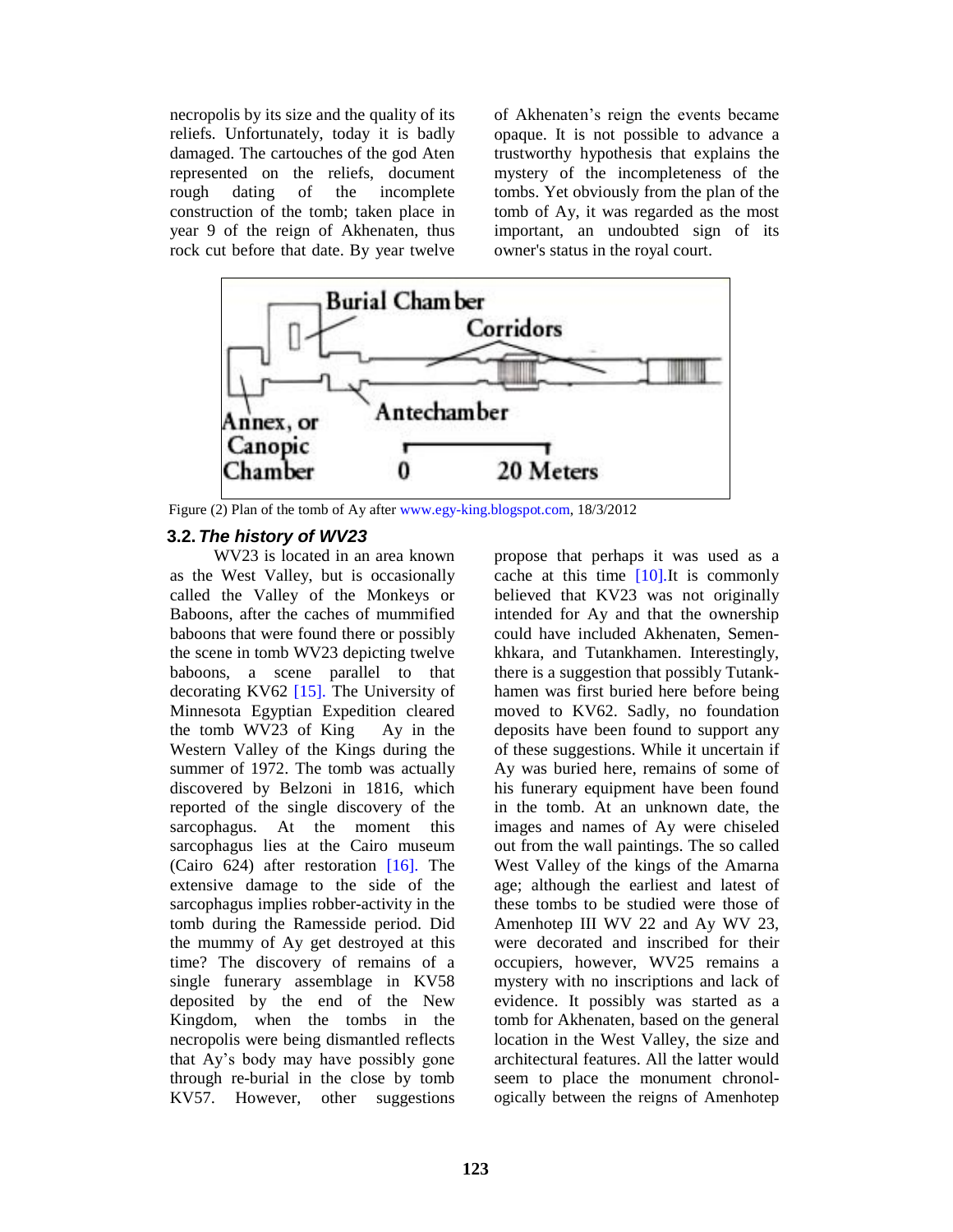III and Ay.It seems that, for some cause, the rock cutting of the tomb was stopped. A clear identity as to the owner of the tomb WV25 can only be found by discovering a foundation deposit pit or **3.3. The architecture of WV23**

With Ay serving Akhenaten during his entire reign, it is expected that WV23 would show architectural similarity to the tombs at Amarna even more than the previous 18th dynasty tombs. The corridors went on to be enlarged and even wider than that of Amenhotep III and if not quite as high. Its long axis is perpendicular to the axis of the previous corridors, as a pillared chamber would have been. Its measurements are 8.89m x 6.46m and3.92m in height. The floor level is 0.7m below that of the previous chamber. The pillared hall was altered to **3.4. The major scenes of WV23** [15]

It is a small tomb, which is distinguished only for its baboon paintings and its marsh scenes. The marsh scenes are unusual in royal tombs as they are mostly represented only in the private tombs, which in fact King Ay originally was. Are these an indication of Atenist custom or to some disputation on Ay's part as to his coming destiny?  $[11]$ . There are good reasons to think that Ay was finally interred in this tomb, as a matter of fact, pieces of the disjointed sarcophagus and its intact lid were found in situ, and other funerary objects but no trace of any canopic vases or even any ushabtis. The latter objects could have been removed on purpose when the tomb was vandalized; this was well defined by the abolition of nearly all images and names of Ay and his wife Tiy. The existence of the wife is

# **4. Discussion**

## **4.1. For whom originally was WV23 rock cut?**

Suggestions include whether Tutankhamun had a tomb at Amarna, possibly tomb TA 27 in the royal valley might have been started and ascribed to Tutankhaten. Secondly, a tomb resembling that of Akhenaten TA 29 comprised of a 45m long corridor may have also been started for Tutankhaten or possibly pits. Only one pit survives mysteriously with no clue as it was emptied, but it gives way to the possibility to link the New Kingdom Royal tombs to foundation deposits [17].

become the burial chamber, and at that time only a small, 'canopic' chamber was cut further in. Moreover, the tomb of Ay WV23 continued the straight axis of the Amarna royal tomb and the burial chamber itself being offset from the axis. [10]. The idea was to allow the entry of the light and bond it to the sun. An unusual feature is the large main chamber, which was converted into an annex measuring 5.44m x 4.39m and set off the square burial chamber  $[14]$ , when clearly the tomb could not be finished on time.

quite scarce in a royal tomb and tempts us to think of her relationship, as much as the vandalism which seems to be set against her as well. In the corridors and rooms preceding the burial chamber, there is neither decoration nor text, as previously found in the tombs of Tutankhamun KV62; this could have been by choice. Actually, even if Tutankhamun's death was not foreseen. and the walls were already cut and smoothened, thus it could have possibly received a plaster coating and decoration, between the time of death of Tutankhamun and the time of his funeral ceremony, which did not occur. It was not till the following tomb of King Horemheb KV57 that the decoration extended outside the burial chamber.

Neferneferuaten. However, frequently, WV23 is believed to include several candidates of ownership including Akhe naten, Semenkhkara, and Tutankhamen and not the final interment of King Ay.<br>However, if WV 23 was originally intended for the interments of Tutankh amun perhaps to provide him burial near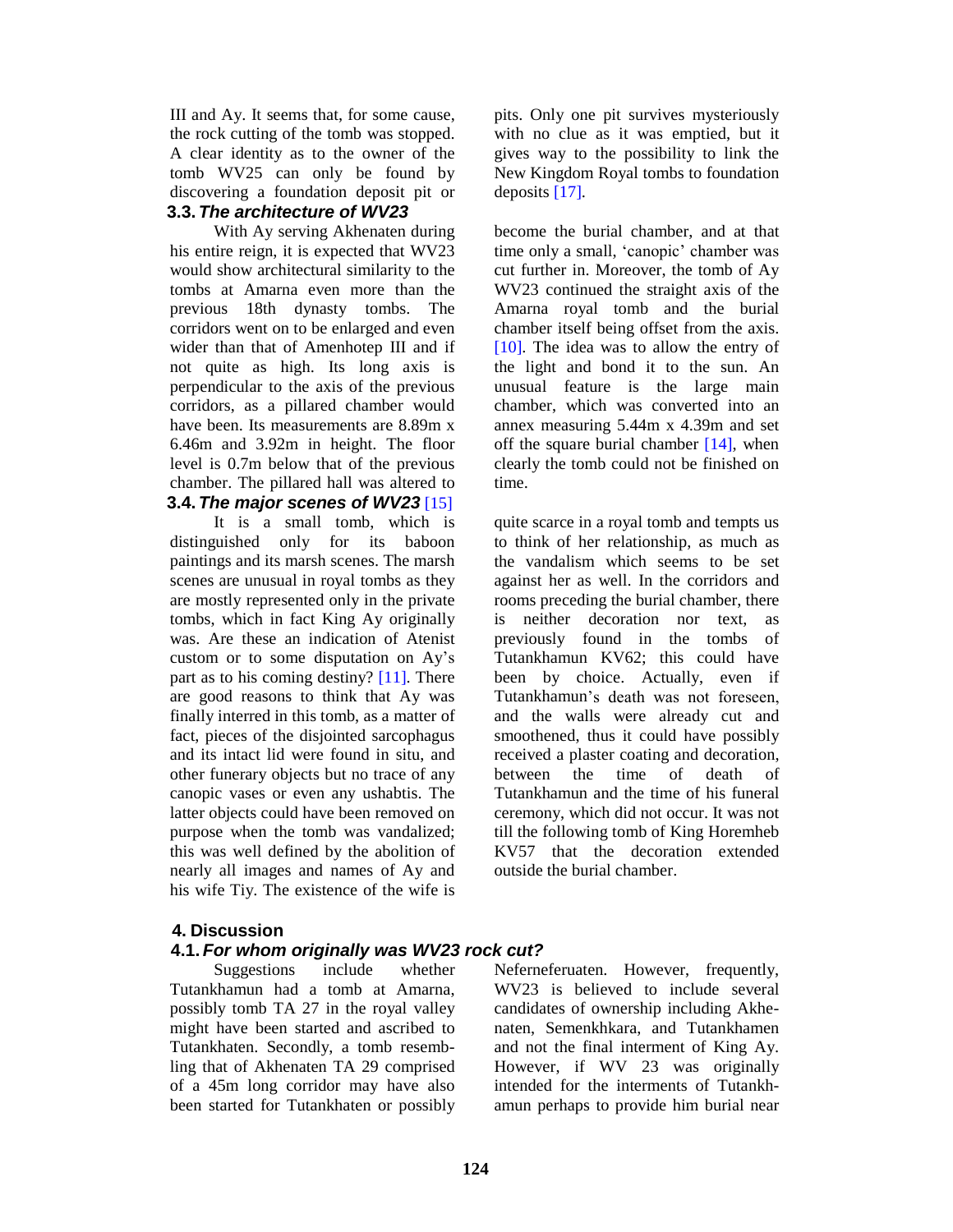his grandfather Amenhotep III. An assumption frequently acknowle-dged that it was destined for Tutankha-mun, however, yet remaining unfinished at the time of the sudden death of the young king, he was interred in a nonroyal tomb KV62. Another theory supposes the other incomplete tombs, such as KV24 or WV 25, close by, could have been firstly planned for him. Interestingly, there is a suggestion that **4.1.1.** Similar scenes in both WV 23 and KV62

Reminders of the Tutankhamun- Ayís KV62 and WV23 similar scenes are found on the northern wall's lower register of WV23, which is peculiarly decorated once again with baboons, pl<sub>s</sub>. (1-a, b). The second scene on the right wall shows a scene of the royal *ka,* which theologians do not believe it to be Ay's *ka* especially that it was found in a good condition and not obliterated. In each tomb the *kheker*-frieze is nonexistent, and several of the scenes are almost alike. Even the famous scene

possibly Tutankhamen was first buried here before being moved to KV62. The final interment of Tutankhamun was KV62 and Ay in the tomb KV23, the last tomb used in the Western Valley. However, concerning mortuary temples Ay ended up having one at Madinet Habu, which was finished by Horemheb but none yet identified for Tutankha mun [18]

found on the east wall the only marsh hunting scene, pl. (2), on the walls of a New Kingdom royal tomb is identical to the scene of Tutankhamun hunting wild birds on the famous 'little golden shrine', also, the two statuettes of the Tutankhamun the harpooner on his small papyrus raft [10]. The burial chambers of KV 62 and WV 23 are differently oriented. KV 62 was oriented east to west, whilst WV23's burial chamber was oriented north to south [8] [19].





Plate (1) The baboons in the burial chamber of **a** KV62, **b** the baboons in the burial chamber of WV23



Plate (2) Ay badly obliterated on his papyrus raft in WV23, after [http://ib205.tripod.com/ay.html,](http://ib205.tripod.com/ay.html) 18/3/2012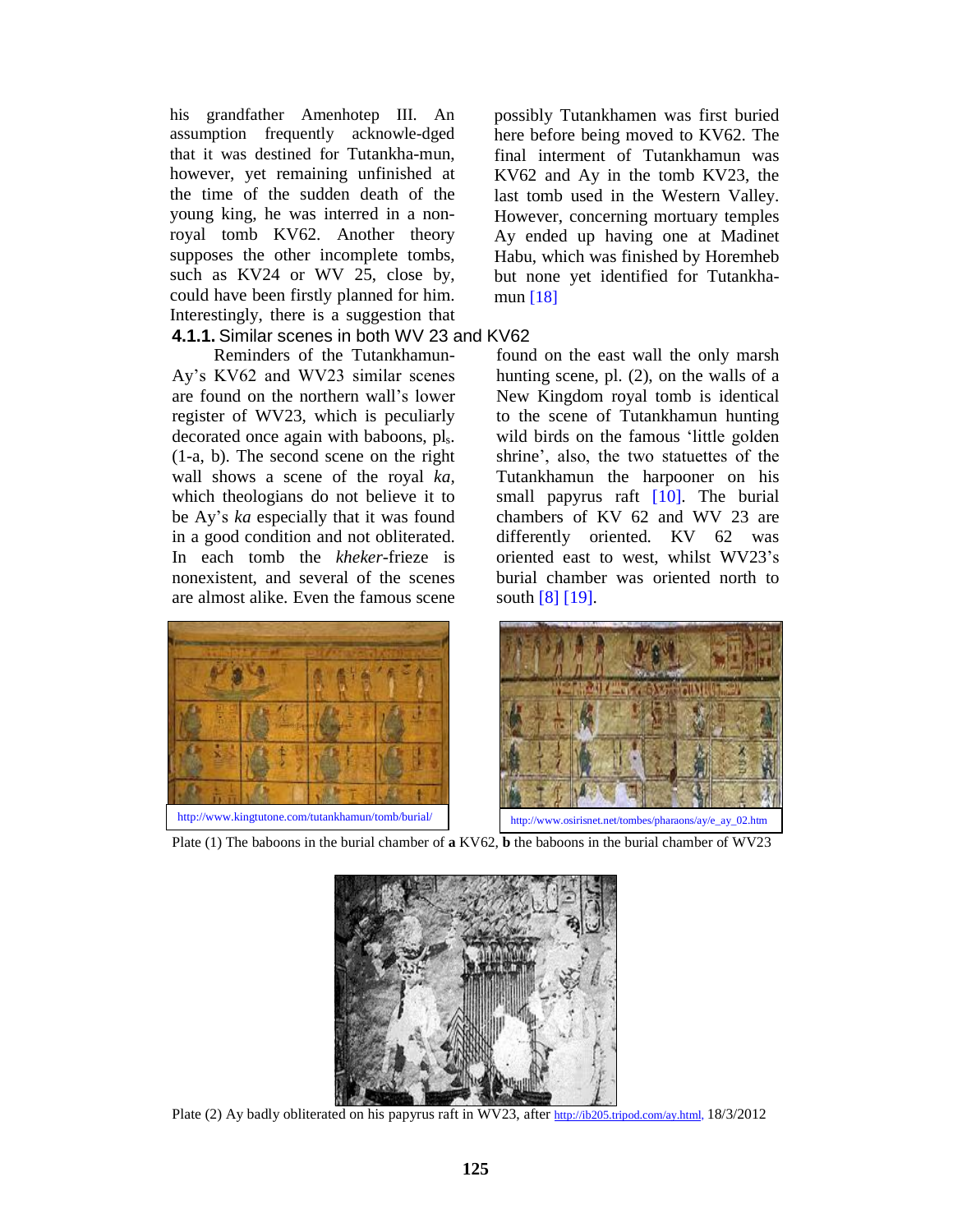# **4.2. The usurped funerary equipment found in KV62**

Reflecting the small size of Tutankhamun's KV62 tomb in proportion to the magnificence of his funerary equipment. Exclusively, the arrangement of the tomb where the four large golden shrines were placed in the burial chamber in the reverse orientation from that for which they were designed; the latter being positive evidence that the tomb in which Tutankhamun was found was not prepared for him. Therefore, for whom, was the tomb designed, and where is the tomb in which Tutankhamun should have been interred? The answer appears to be that tomb KV 62 was original prepared for Ay during his Theban service to Tutankhamun. Nevertheless, if we assume that the queens of the late  $18<sup>th</sup>$  sh dynasty were interred in the Royal Valley, it is very questionable that it was ever designed for Queen Ti because she was known to be the favorite wife of king Amenhotep III and it was smaller than that of her parents, thus her funerary equipment would have been superior than that of her parents, Yuya and Tuya. It still remains an unanswered question with no evidence as to where be Queen Ti buried? When Ti visited her son Akhenaten at Tell el Amarna, it is likely that Akhenaten gave her a gilded shrine, bearing the Aten name. Most probably made at Amarna and transferred to Thebes. While Martha Bell inspected the shrine remains from KV 55 by in the late

Tutankhamun died unexpectedly young causing the possibility that little progress had actually been prepared for his burial. Both KV55 and KV62 date back to the Amarna period, a period that owes its name to the new capital, dedicated to the Aten or solar disc, which Akhenaten established in Middle Egypt following his desertion of Thebes. Much of the country's wealth would have indeed been expended on the restoration of the traditional gods following Tutankhamun's abandonment of the Aten cult and the city of Amarna. Evidence of seals found in the tomb 1970ís; she was able to suggest corrections and new constructional correlations. When she reconstructed Ti's shrine, little information was found on Tutankhamun's shrines, aside from the textual and iconographic studies [9]. There are evidences from Tutankhamun's funerary equipment that show traces of artifacts usurped for him, such as, the miniature golden canopic coffins have inscriptions for Smenkhkare. A close examination of the four shrines of Tutankhamun, shows the fact that the interior and front of the second outermost, every cartouche, which originally must have been of Smenkhkare, has been changed to Tutankhamun. The other shrines bear no signs of usurpation. With king Smenkhkare having no heir, his unfinished funerary equipment at Thebes was claimed and re-used by the priests for Tutankhamun ending up in a small tomb intended mostly for his priest Ay. There is a different hypothesis expressing the fact that the priests working on the interment of Smenkhkare found Ti's shrine and re-used it in more than one burial, possibly that of Smenkhkare followed by Tutankhamun. R. Engelbach suggests that WV23 was made for general Horemheb, apparently the most influential noble of Tutankhamun's court after Ay. Probably Ay was buried in some unnamed cache in the Royal Valley, or elsewhere.

**4.2.1.** The re-use of the burial equipment of KV62

KV55, are proof of the abandonment of the Amarna necropolis took place either at the time of Tutankhamun's death, or had been urged by it. The contents of the Amarna tombs became both adaptable equipment and reusable. Several artifacts from the tomb KV 62 had clearly been intended for use by earlier kings; and, although original possession of a large number of these seized pieces cannot always be recognized. Many of the artifacts in the funerary equipment, including one of the enormous golden shrines, the canopic coffins, and some of the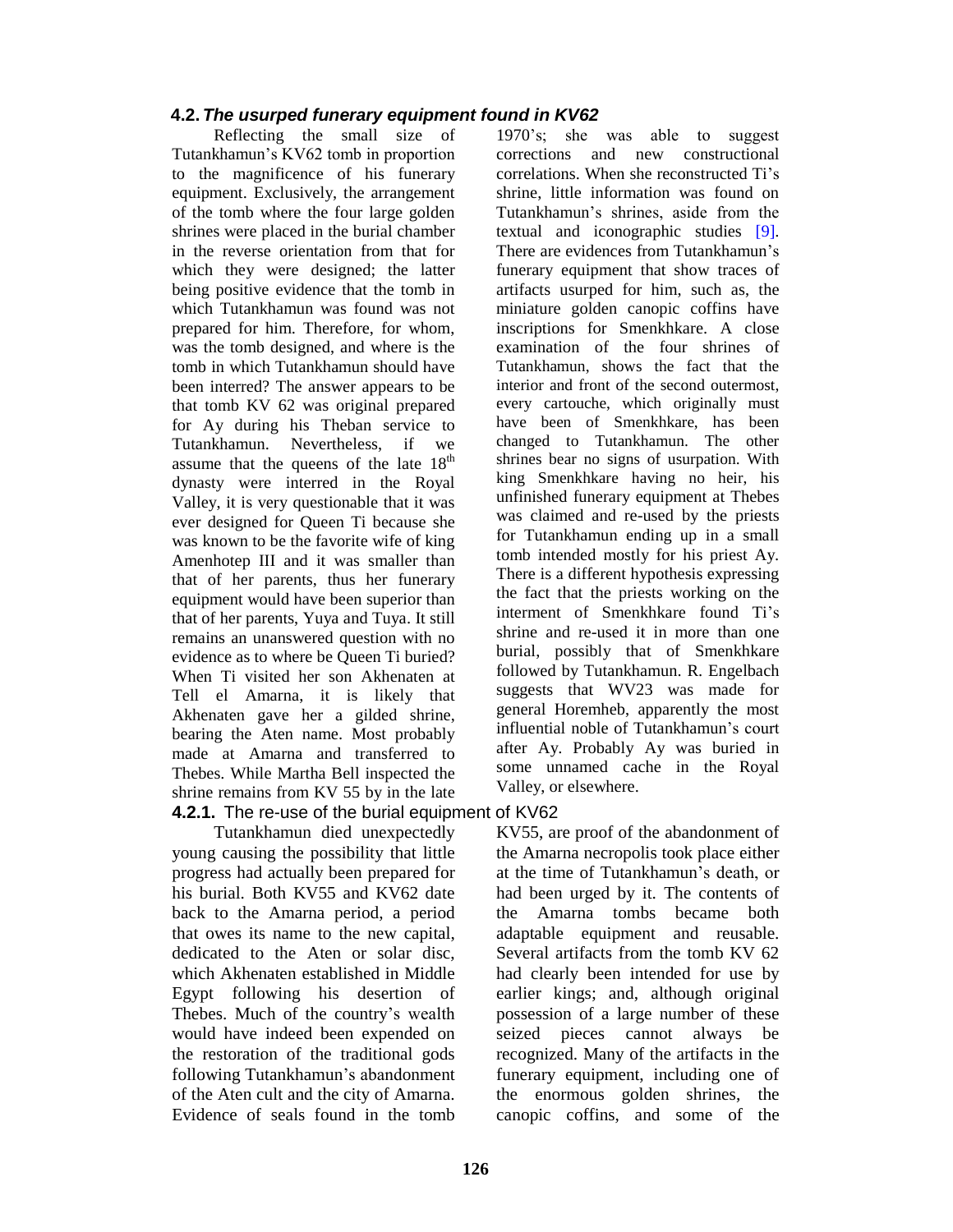jewellery that covered the mummy itself, had originally been prepared for Smenkhkare and were usurped for the use as part of Tutankhamun's burial assemblage.

### **4.2.2.** Tutankhamunís burial equipment re-adjusted for KV62

Tutankhamun planned for a quartzite sarcophagus to replace the granite one in the tomb of the western valley, but the lid was yet incomplete and perhaps was not even prepared before his death. Thus, when Ay buried Tutankhamun he needed to re-adjust the usage of the lid of the sarcophagus in the western valley tomb to be used with the quartzite sarcophagus. Since the lid could be adjusted to fit the other sarcophagus, but an accident occurred causing damage to the lid that was restored with pilaster. Besides Tutankhamun's outer anthropoid coffin, was too big for the granite lid of the quartzite sarcophagus to be closed down on it. Therefore, the lid was raised Tutankhamun again for the carpenters to cutaway the top of the foot of the coffin and thus wooden chips were found inside the sarcophagus. Moreover, adzes damaged the golden decoration of the innermost shrine when the northern and southern sides were lengthened to house the

Carter and his team were challenged by what seemed to be a wall of gilded wood inlaid with brilliant blue fiancÈ behind the blocking entrance of the burial chamber. This gilded wall proved to be the outermost of a nest of floorless shrines of carefully joined wood [4]. An enormous gilded wooden shrine almost entirely filled the burial chamber. This great outer canopy enclosed, three other shrines one within another, all covered with sheets of gold, the innermost of which in turn enclosed the quartzite sarcophagus, which was topped by a granite lid, pl.  $(3)$   $[21]$ .  $[22]$ . The doors of the outermost shrine were positioned at the eastern end of the burial chamber. The burial chamber contained more than 300 separate pieces, which finally in the end extracting, disassembling the shrines, opening the sarcophagus, and the coffins, which consisted of 88 groups of artifacts had sarcophagus. Noteworthy, the inaccuracy of the size of this shrine, which could have not enclosed the granite, coffin of Ay because it is somewhat longer than the quartzite sarcophagus of KV62. Both cases are a result of careless errors. It seems offensive for Ankhesamun to marry Ay and then he would put his older wife's figure on the walls of the WV23 tomb. There are several considerations concerning Queen Ankhesenamun, since she firstly attempted to marry a foreign prince. Second, Ay had not usurped Tutankhamun's furniture, not even his golden coffin. Third, if he did give up his tomb KV 62 because that of was not ready, he performed the funerary rituals for his king. Lastly, he appears to have placed Tutankhamun on the throne, and remained his vizier throughout his reign; in fact he served the boy  $-\text{king}$ caringly [20].

# **4.2.3.** The Golden shrine and KV62ís burial chamber

lasted for more than eight months. The outermost shrine was made out of thick cedar wood; both the interior and exterior surfaces are gilded and inlaid. The majority of the exterior was decorated with double *tt*-knot amulets of Isis and *dd* pillars (stability) hieroglyphs of Osiris, set to dazzling effect, against a brilliant blue fiancé background  $[4]$ . On the fourth shrine the *wadjet* eyes were decorated on the northern side, but as erected they actually faced the south. The space left for the erection of these shrines was very limited causing the shrines to be introduced in sections and assembled from inside out. The readings of the marks, pl. (4), are mere proof that these shrines were made to be located in another tomb rather than KV 62. The purpose of these marks was not only to show the exact fitting of the sections together, but also mainly to give the correct orientation when reassembling the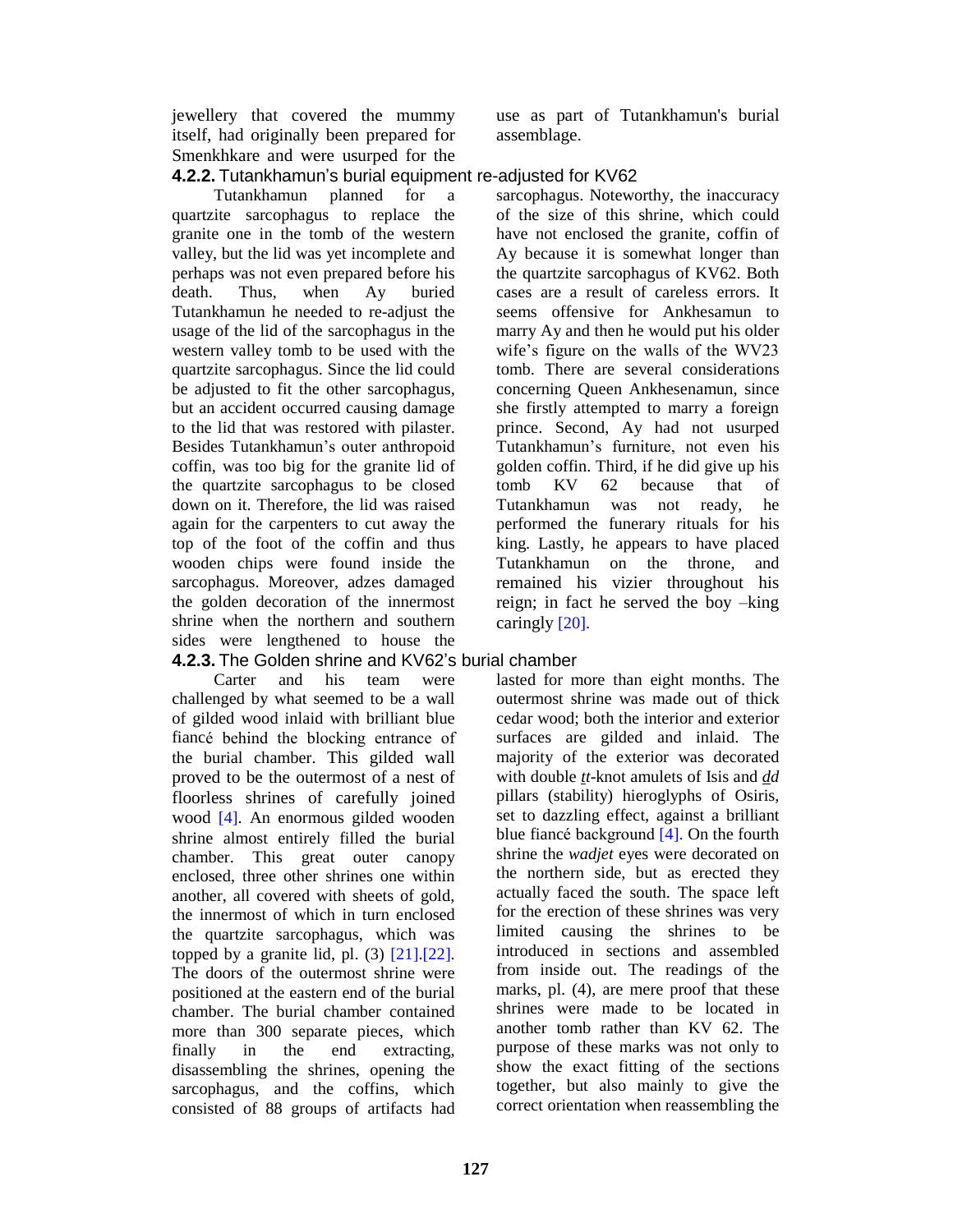shrines. These readings of these marks suggest were oriented incorrectly and therefore, should have been placed in a different tomb, pl. (5) [23]. While examining the shrine remains from KV 55 by Martha Bell in the late 1970's; she was able to

corrections and new constructional correlations. When she reconstructed Ti's shrine, but she had found little information on Tutankh amun's shrines, regardless from the textual and iconographic studies.



Plate (3) The outermost shrine of Tutankhamun [http://serene-musings.blogspot.com/2008/07/life](http://serene-musings.blogspot.com/2008/07/life-) death-and-modern-discovery-of\_23.html



Plate (4) The black orientation marks (photographed by author)



Plates (5) Incorrect marks in accordance to orientation of KV62's burial chamber (photographed by author)

### **4.2.4.** IV. IV. The Golden shrine and WV23's burial chamber

Noteworthy, the measurements of the burial chamber of WV23 are 8.89 m.  $\times$  6.46 m.  $\times$  3.92 m. in height and its orientation was directed from north to south. However, the measurement of the outer golden shrine of Tutankhamun is 5.08 m.  $\times$  3.28 m.  $\times$  2.75 m. showing an easy task to house this shrine. There is a great possibility that this shrine was prepared to be placed in the burial chamber of WV23. Furthermore, the black marks written for re-assembling these shrines did not follow the correct orientation of KV62. Nevertheless, surprisingly when re-arranging these marks, they tend to follow the correct pattern of orientation of WV23. Thus, a mere evidence that WV23 was planned to entomb Tutankhamun but not at such young age.

# **4.3. Are there other 18 th dynasty non-royal tombs in the Valley of the Kings?**

The Valley of the Kings yielded tombs for kings, royal family members, as well as, several undecorated and uninscribed tombs prepared for highly placed courtiers. However, a few individuals were bestowed the privilege of burial in the royal eastern and western valleys. An example of such is, the royal fan bearer Maiherpri, who was interred in KV36, Yuya and Tuya, the parents of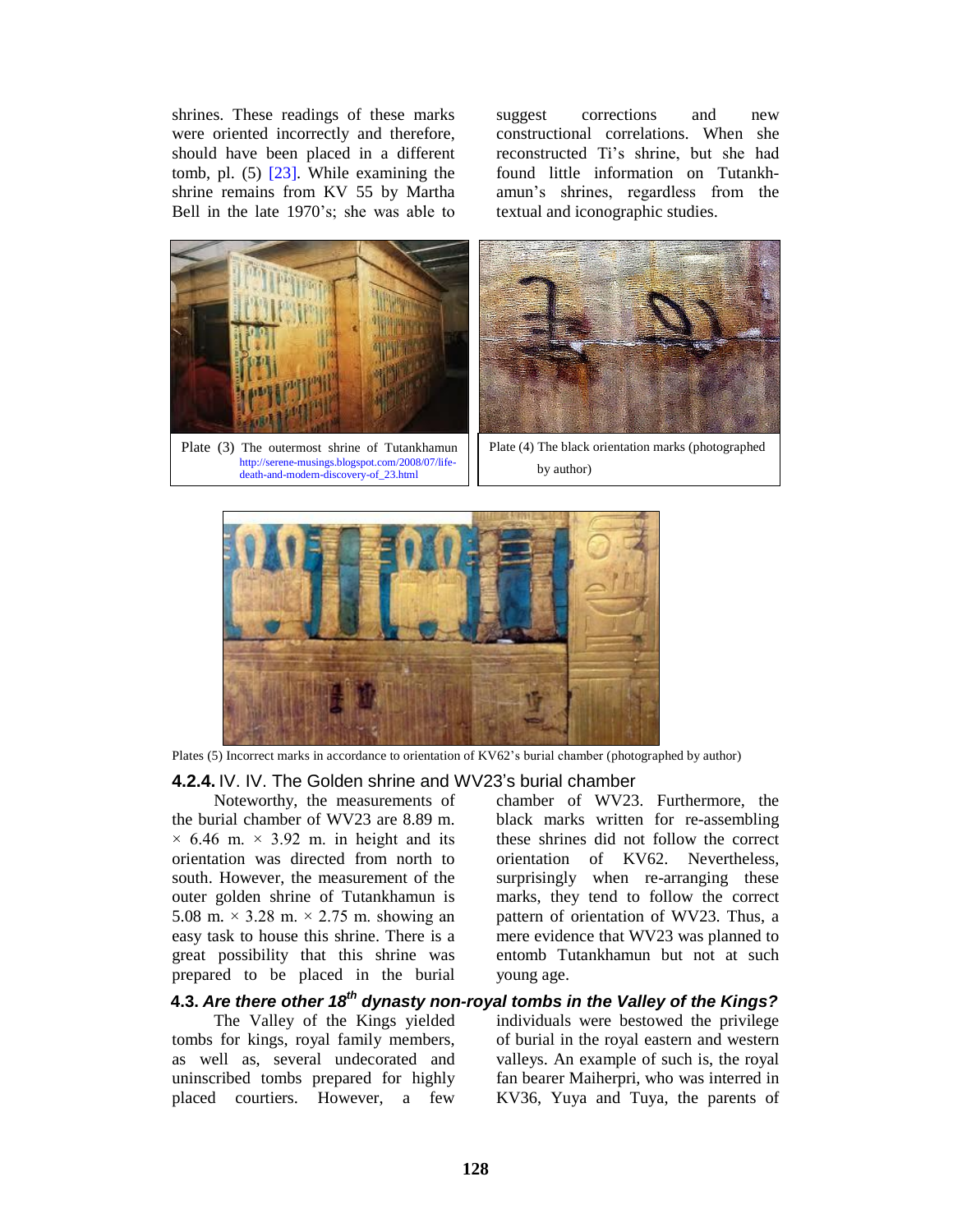Queen Ti, found in KV46. Both KV36 and KV46 by chance escaped serious robbery; the bulk of the valley's nonroyal burials were completely looted since antiquity, and the identities of tomb owners still remain enigmatic. Practically all of the lesser tombs happen to have been cut during the  $18<sup>th</sup>$  dynasty. Both Tut basic types of either staircase or shaft tombs, were commonly reused for family burials during the Third Intermediate Period. Maspero's examination of the mummy of the royal fan bearer Maiherpri

results turned out to be of a 24-year-old prince, born to a black queen, but it was more likely that he was a close companion of one of the kings of the early 18<sup>th</sup> dynasty during his childhood. From the tomb contents, he is believed to have been interred during the reign of Tuthmosis IV, even if the linen sheets carried the cartouche of Hatshepsut [10]. Another tomb was KV48, tomb of Amenemopet [24] the mayor of Thebes and vizier of Amenhotep II contained wooden *ushabtis*. [10]

### **5. Conclusion**

The Valley of the Kings consisted not only of royal tombs, but also tombs of royal family members, as well as, several other tombs prepared for highly placed courtiers, such as KV 36 of a fan-bearer named Maiherpri, KV 46 of Yuya and Tuya, Queen Ti*í*s parents and KV48 of Amenemopet the mayor of Thebes and vizier of Amenhotep II. All the latter tombs date back to the eighteenth dynasty. During this era the royal tombs were very large and consist of several passageways and chambers. As for the small tomb KV62, known as the tomb of Tutankhamun, it had certainly been prepared for the burial of a non-royal individual. In the burial chamber of KV62the assembling of the golden shrines was no easy task. These shrines exhibit incorrect orientation when the marks are read; the marks on the east read north, whilst, those on the north read south and so forth. These marks weremainly helping with the correct orientation when reassembling the shrines in the burial chamber and subsequently the misplacement of the shrines clearly reveal that Tutankhamun should have been buried in a different tomb. It is frequently assumed that because WV23 was unfinished at the sudden death of Tutankhamun he was interred in the non-royal tomb KV62. Another theory supposes the other incomplete tombs, such as KV24 or WV 25, close by, could have been firstly planned for him. Interestingly, there is a suggestion that possibly Tutankhamen was first buried in WV23 before being moved to KV62.However, WV 23 was originally thought to be for the interment of Tutankhamun; perhaps to provide him burial near his grandfather Amenhotep III. WV23 appears to be one of the most appropriate answers due to the large size of the burial chamber that would easily fit the outermost shrine and even more the marks would correctly follow the pattern of orientation. Frequently, WV23 includes several candidates of ownership including Akhenaten, Semenkhkara, and Tutankhamen and not the final interment of King Ay. However, there are several other tombs that were proposed forhis interment. Thus, a possibility that this heretic king had a tomb at Amarna, possibly tomb TA 27 or the long tomb TA 29 which could have been started as his tomb and was similar to that of Akhenaten.

### **References**

- [1] Silverman, D., Wegner, J. & Houser, J. (2006). Akhenaten and Tutankhamun. revolution and restoration, University of Pennsylvania Museum of Archaeology and Anthropology, USA.
- [2] Woods, M. & Woods, M. (2008). The tomb of king Tutankhamun, Unearthing ancient worlds, Twenty- First Century Books (CT), USA.
- [3] Burton, H. Allen, S. & Allen, J., (2006). Tutankhamun's tomb: The thrill of discovery, MMA, Publisher, NY.
- [4] Reeves, N., (2005). The complete Tutankhamun, the king, the tomb, the

royal treasure, AUC press, Cairo, Egypt.

- [5] Seele, K., (1955). King Ay and the close of the Amarna age, *JNES*, Vol. 14 (3), pp: 168-180.
- [6] Davies, T., (1908). The rock tombs of El Amarna, VI, Offices of the Egypt exploration fund, London.
- [7] Newberry, P., (1932) King Ay, the successor of Tut'ankhamūn, *JEA*, Vol. 18 (1/2), pp: 50-52.
- [8] Wilson, J., (1964). Signs and wonders pharoah, a history of American